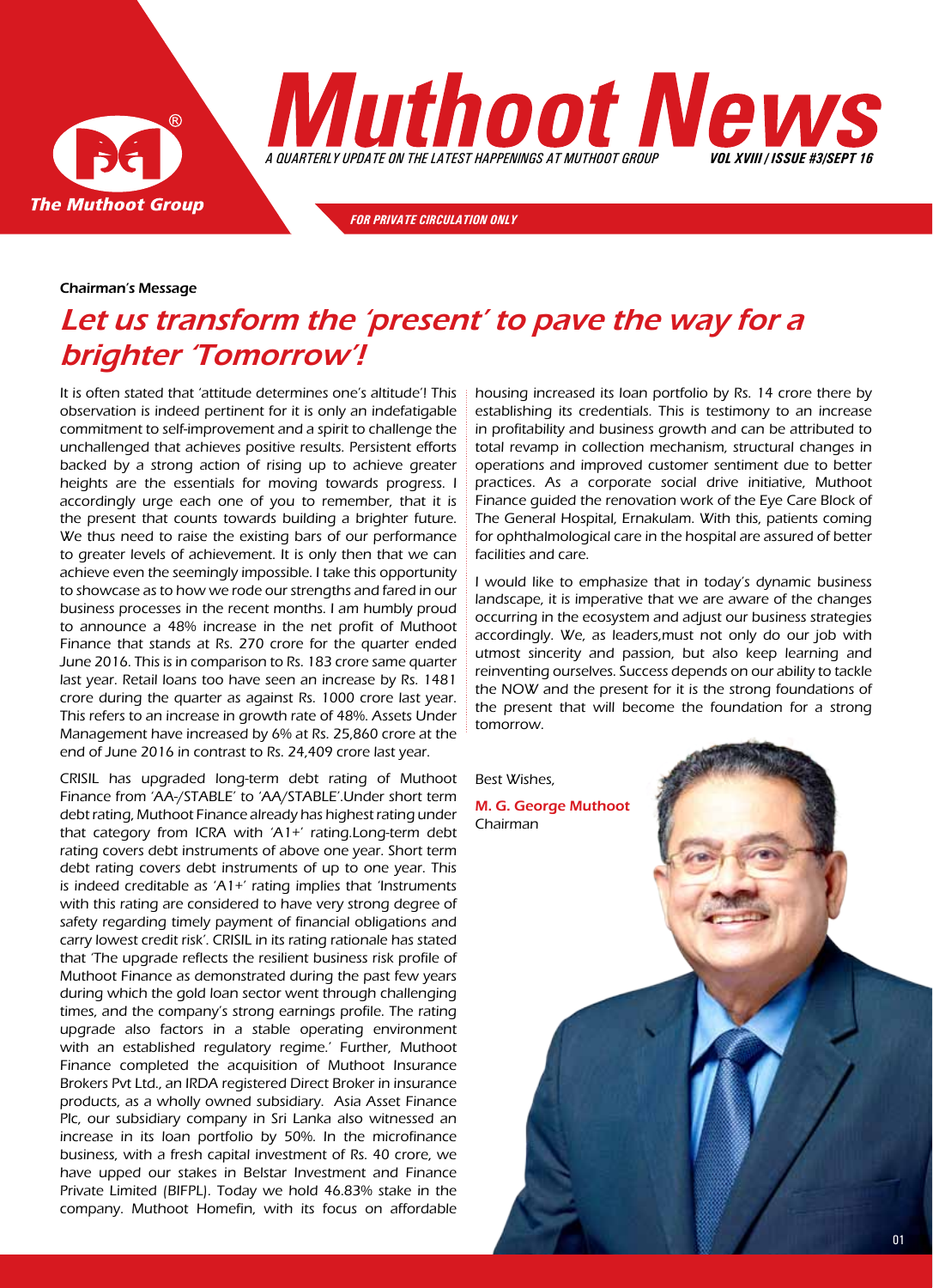

## Half Marathon



NSS unit and Dept. Of Physical Education of MITS organised a Half Marathon on the National Sports day. The

marathon was flagged off by Dr. Ramkumar S, Principal, MITS. Ms. Dhanya S. (HOD, ECE), Mr. Eldho Joy, Physical Education Director, Mr. Rohit Nair, Ms. Remya Krishnan, NSS Volunteer Secretaries, MITS & over 300 students of the College participated in the Marathon.



NSS unit of MITS (Muthoot Institute of Technology & Science) visited the Swashraya Rehabilitation Centre for the Handicapped, Vettikkal, Ernakulam and spent a day conducting several cultural program with the residents there. Mr. Eldho Joy, Program Officer and Mr. Rohit Nair, volunteer secretary were present at the Centre.

#### Indian Concrete Institute (ICI) Chapter

Official inauguration of Indian Concrete Institute (ICI) at Muthoot Institute of Technology & Science (MITS) was done by Dr. Anitha G Pillai, Chairperson, ICI Kochi Centre. Indian Concrete Institute is one of the leading professional bodies in India, catering to the professional needs of individuals and organizations involved in Concrete.

## Lions club international felicitated Muthoot Snehasraya Team.

Muthoot Snehasraya Team members were honored by Lions Club International in their District Meet held at IMA Hall, Ernakulam. Muthoot Snehasraya has organized more than 150 camps in association with Lions in various parts of Kerala.



#### Road Safety Programmes



MITS placed Convex Mirrors on the curved road sides of the National Highway, Varikoli, Ernakulam to avoid accidents. The program was inaugurated by Mr. Rajesh, S.I., Puthencruz, Ernakulam. Mr. Eldho Joy, NSS Program Officer felicitated the program. NSS unit has also cleaned the sign boards at the road sides from Thiruvamkulam to Puthencruz, Ernakulam.

#### Blood Donation Campaign



MITS organised "Navajeevan", Blood Donation Campaign and Stem Cell registration drive in the College campus. The program was inaugurated by Mr. V. P. Sajeendran, MLA. Mr. George Varghese, Executive Director, MITS, Mr. Bineesh Pullyattil, Block VP, Mr. Eldho Joy, NSS program Officer, Mr. Rohit Nair, Ms. Remya Krishnan, Volunteer Secretaries, were present on this occasion. Over 500 people participated in the program and 261 donated blood.

### Distribution of educational material



1100 Educational Kits and 150 schoolbags were distributed to under privileged students of Thane municipality school on the occasion of Birthday celebration of Mr. Uddhav Thackeray, Shiv Sena Party Chief.

Snehasraya Team members with Mr. George Alexander Muthoot, Managing Director, The Muthoot Group & Chief Officials of Lions Club.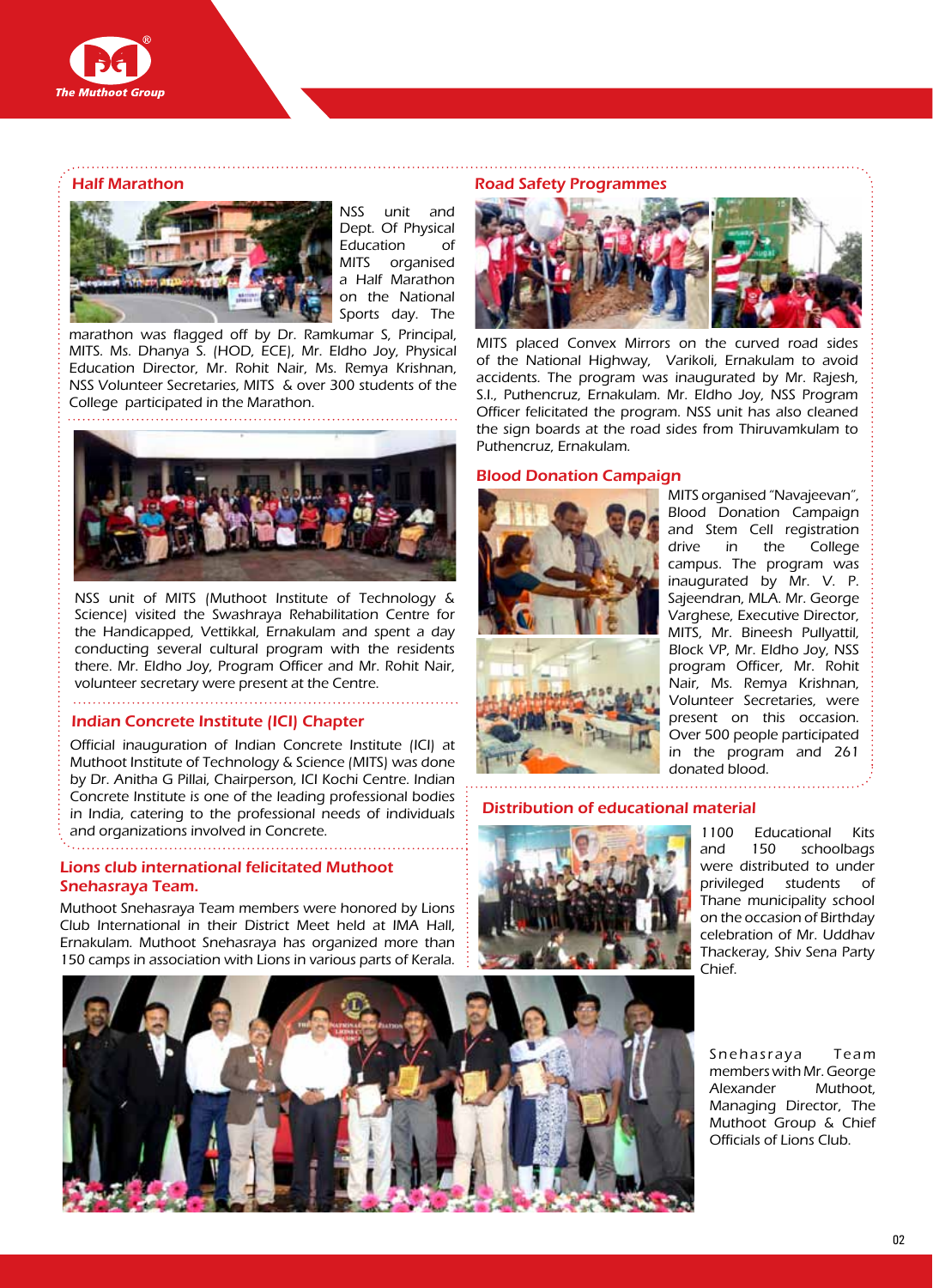

## Award For Paul George Global School, New Delhi (PGGS)

Paul George Global School has been recognised and awarded for 'Effective Partnership with Parents' by Best Practices and Innovation in Early Childhood Education (Delhi) at the Second International Early Childhood Conference held recently in Delhi.



This is a great achievement for PGGS especially since the

recognition has come in just the second academic year after the inception of the school. As PGGS competes with over 150 schools in Delhi, the award recognises the school's unique and path-breaking initiative that combines the conventional Parent Teachers Association (PTA) meets with a reverse format of teachers' visits to the students' homes. Through this initiative, the school has successfully established greater synergies between the parents, teachers and the children.

This accolade is an acknowledgement of the sincere and dedicated efforts of the Principal, Teachers, Non-Teaching and Administrative staff of the school to make the Paul George Global School the New Best School of India.

# CRISIL & ICRA Upgrades Muthoot Finance Long Term Debt Rating

CRISIL has upgraded long term debt rating of Muthoot Finance from AA-/STABLE to AA/ Stable. Long term debt rating covers debt instruments of above one year whereas short term debt rating is for debt instruments of up to one year. Under CRISIL rating scale, AA rating will fall under 'High Safety' category and carries very low credit risk. Under short term debt rating, Muthoot Finance already has highest rating from CRISIL with A1+ rating which is considered to have very strong degree of safety and carries lowest credit risk.

ICRA has upgraded long term debt rating of Muthoot Finance from "AA-/STABLE" TO "AA/STABLE". Long term debt rating covers debt instruments of above one year. Short term debt rating covers debt instruments of upto one year.

Under ICRA rating scale, "AA" rating carries a meaning "Instruments with this rating are considered to have high degree of safety regarding timely servicing of financial obligations. Such instruments carry very low credit risk." ICRA may apply '+' (plus) or '-' (minus) sign to this rating to indicate their relative position within the category.

By this upgrade, the definition of ICRA rated long term debt instruments will change from "AA-" to "AA" which indicates positive change in comparative standing within 'AA' rated category.

Under short term debt rating, Muthoot Finance already has highest rating under that category from ICRA with "A1+" rating which carries a meaning "Instruments with this rating are considered to have very strong degree of safety regarding timely payment of financial obligations. Such instruments carry lowest credit risk ".

# Maari & Neera products from Xandari Pearl



As part of community development, Xandari Pearl has introduced Maari & Neera products like Puttu Podi, Appam Powder, Original Coconut Oil, Natural Vinegar, Jaggery made of Coconut, Pickles, Coconut Honey etc for their "Guest Delights". Xandari Pearl is the first Resort in Alleppey District for this unique initiative. All these products comes with market standard and FSSAI (The Food Safety and Standards Authority of India).



## Celebrity visits at Xandari Harbour

Xandari Harbour staff members with Mr.Soubin, Malayalam Film Actor.

## Award for "BEST STOCK MARKET RESEARCHER "



**Mr. Vinod E S - Deputy** Manager - Technical Research, Muthoot Securities, receiving the Business and Skills Award for "Best Stock Market Researcher " in the function organized

by National Safety Forum on 10th September 2016 at Crowne Plaza, Cochin.

"Thoughts lead on to purposes; purposes go forth in action; actions form habits; habits decide character; and character fixes our destiny".

-Tyron Edwards-